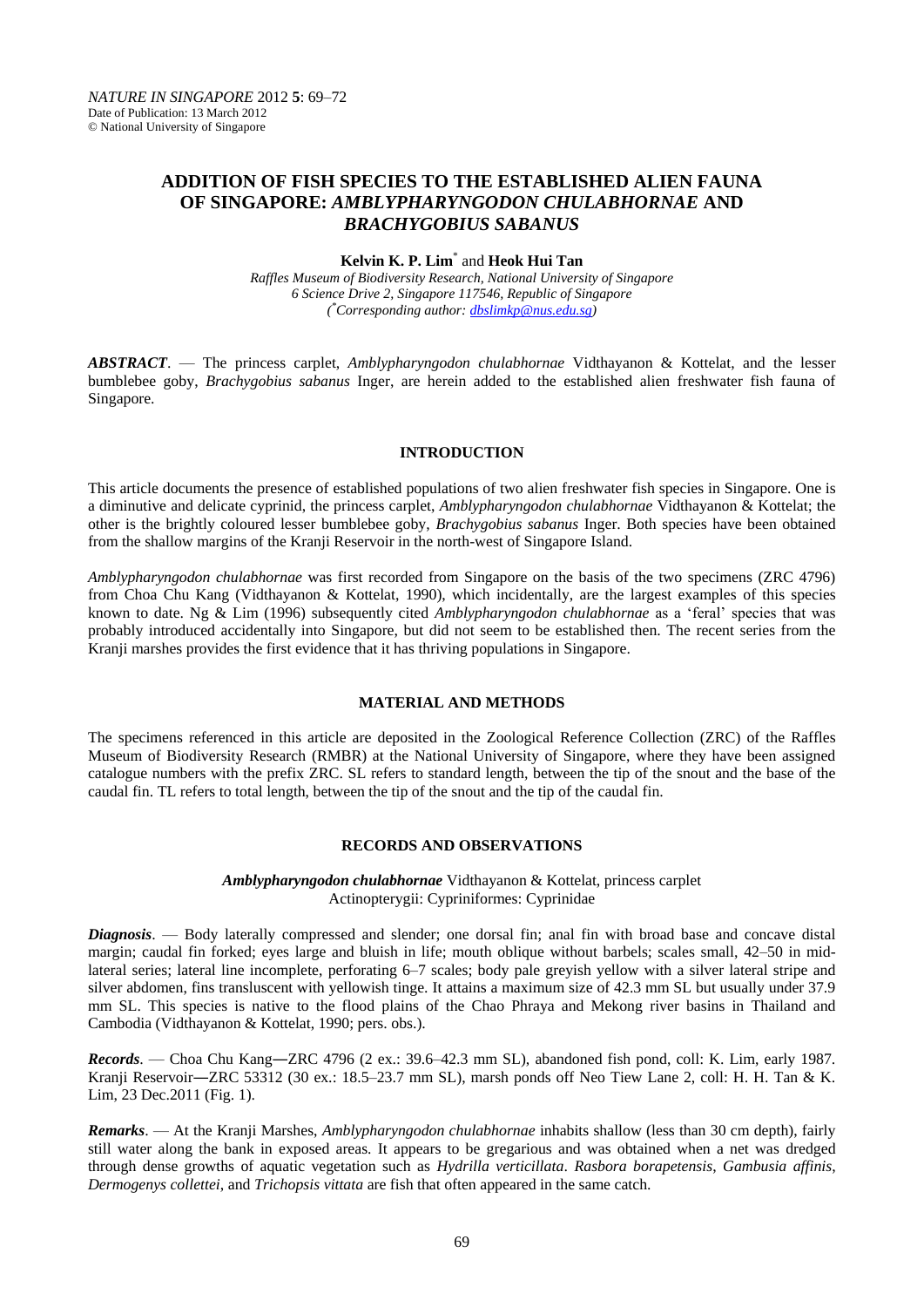

Fig. 1. *Amblypharyngodon chulabhornae*, 23.5 mm SL specimen (ZRC 53312) from the Kranji Marshes. (Photograph by: H. H. Tan).

*Amblypharyngodon chulabhornae* is distinguished from its congeners in having 42–50 mid-lateral scales (instead of 50– 79) and its lateral line piercing 6–7 scales (instead of 7–23 scales). The species is named after Her Royal Highness Princess Chulabhorn Mahidol of Thailand (Vidthayanon & Kottelat, 1990). In Singapore, *Amblypharyngodon chulabhornae* can perhaps be mistaken for the striped Chinese minnow, *Metzia lineata* (Pellegrin), another alien species which bears a similar appearance, but seems to have become locally extinct (see Ng & Lim, 1996 as *Rasborinus lineatus takakii*). The latter species has a complete lateral line that pierces 35–37 scales, is silvery with 8–10 narrow blackish longitudinal lines on the sides, and grows to a larger maximum size of 86 mm SL (Alfred, 1966 as *Rasborichthys altior*).

# *Brachygobius sabanus* Inger, lesser bumblebee goby Actinopterygii: Gobiiformes: Gobionellidae

*Diagnosis*. — Body short and heavy, cylindrical anteriorly, compressed posteriorly; two dorsal fins; pelvic fins united to form a disc; caudal fin with rounded margin; body yellow with three broad black bars, one black bar reaching the mid-ventral line behind the anal fin base, first black trunk bar overlapping at the front half of the first dorsal fin base; anterior basal portion of the first dorsal fin black; less than half of pectoral and pelvic fins black; head with one broad black bar, and a narrower bright yellow bar across the nape; 24–27 mid-lateral scales, 0–2 predorsal scales; no transverse rows of papillae on the cheeks. Maximum size 26.5 mm SL (about 33 mm TL). *Brachygobius sabanus* is described from Sabah in northern Borneo (Inger, 1958), but is also recorded from Bangkok in Thailand and Muar in Peninsular Malaysia (Larson, 2001).

*Records*. — Poyan Reservoir―ZRC 51117 (1 ex.: 15.8 mm SL), coll: H. H. Ng et al., 12 Sep.2007; ZRC 51118 (1 ex.: 13.6 mm SL), coll: H. H. Ng et al., 11 Sep. 2007. Kranji Reservoir— ZRC 50888 (1 ex.: 16.5 mm SL), coll: H. H. Ng et al., 13 Mar.2007; ZRC 53313 (5 ex.: 20.5–23.0 mm SL), marsh ponds off Neo Tiew Lane 2, coll: H. H. Tan & K. Lim, 23 Dec.2011 (Fig. 2). Sungei Buloh Wetland Reserve, freshwater pond B1―ZRC 53309 (8 ex.: 9.9–16.9 mm SL), coll: H. H. Tan, 16 Dec.2011; ZRC 53399 (1 ex.: 18.2 mm SL), coll: B. W. Low, 19 Jan.2012. Seletar, Lorong Banir stream ―ZRC 53400 (1 ex.: 15.0 mm SL), coll: J. K. I. Ho, 21 Jan.2012.

*Remarks*. — In Singapore, estuarine reservoirs, coastal freshwater ponds and open country streams offer suitable habitat and water conditions for *Brachygobius sabanus*. The freshwater pond at Sungei Buloh Wetland Reserve had water with pH 6.2, salinity of 0.18 to 0.20 μS, and temperature of 28°C (B. W. Low, pers. comm.). The specimens were collected by scoop net from among grasses growing at the edges of the pond. At Kranji Reservoir, the gobies were observed on the mud substrate, or on submerged blades of grass along the water's edge at a depth of about 10 cm. They darted into deeper water when startled. We have encountered large numbers of these on submerged concrete surfaces at Tengeh Reservoir. *Brachygobius sabanus* in the open country stream at Lorong Banir were found among submerged grasses.

At the Sungei Buloh Wetland Reserve, *Brachygobius sabanus* is sympatric with *Brachygobius kabiliensis*, but they do not occur in the same habitat. *Brachygobius sabanus* is found only in freshwater, while *Brachygobius kabiliensis* inhabits a small tidal creek in brackish water. *Brachygobius sabanus* differs from *Brachygobius kabiliensis* in being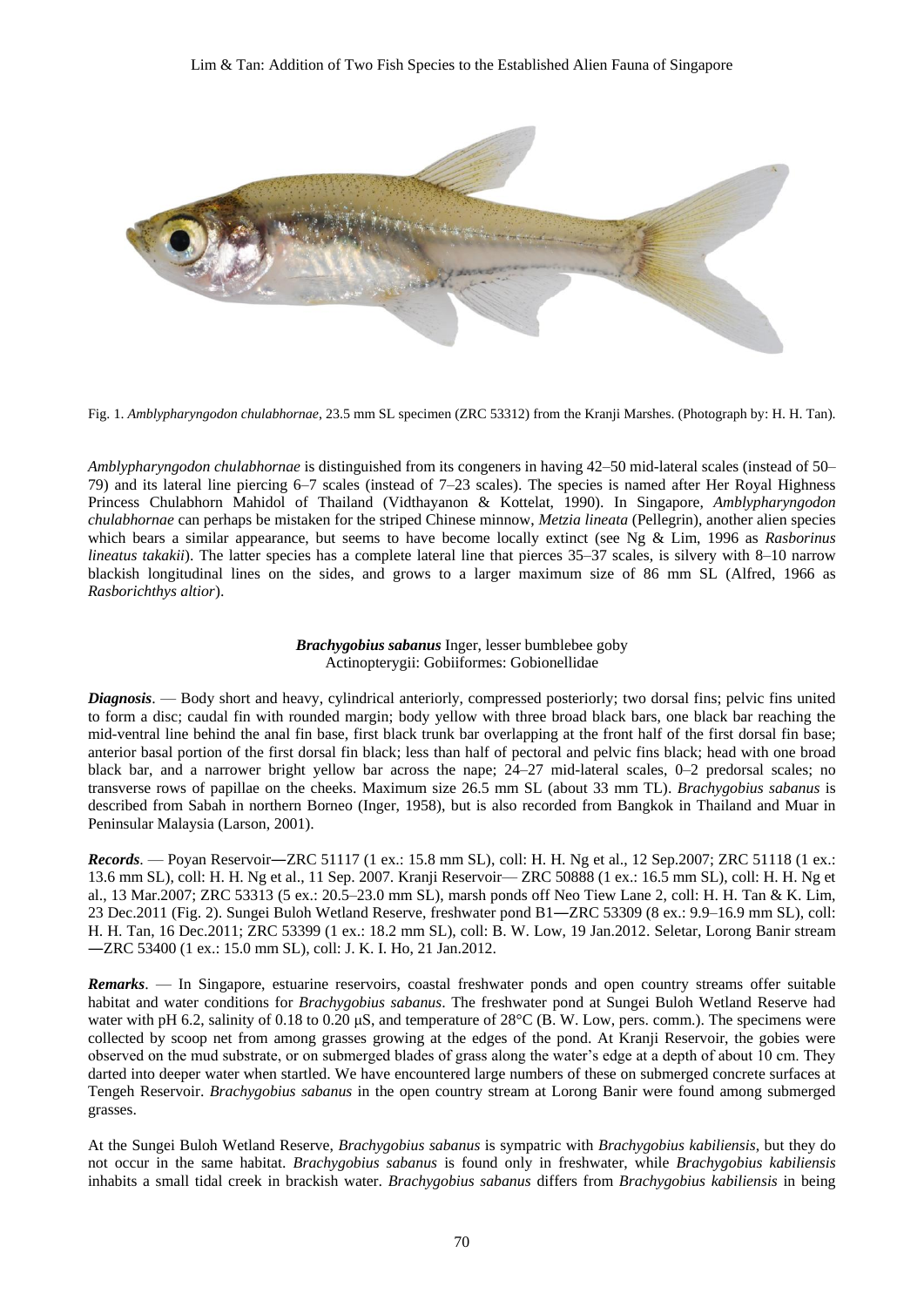### *NATURE IN SINGAPORE* 2012





larger in size (26.5 mm compared to 15.5 mm in maximum SL), having 0 to 2 (instead of 7 to 8) predorsal scales, and one black band (instead of two black bands) reaching the mid-ventral line behind the anal fin (Inger, 1958).

Larson (2001) noted that there are four specimens of *Brachygobius doriae* (Günther) from Singapore collected in Jan.1947 by M. Rakowicz, at the California Academy of Sciences in San Francisco, USA. Owing to the lack of collecting information, it seems likely that the specimens have originated from the ornamental fish trade, and not obtained directly from the wild in Singapore (Larson et al., 2008). *Brachygobius doriae* and *Brachygobius sabanus* are similar in appearance, but can be distinguished by the amount of black on their first dorsal, pectoral and ventral fins. *Brachygobius doriae* has its first dorsal fin entirely black save for a narrow whitish distal margin, while the last one or two rays are colourless on *Brachygobius sabanus*. The pectoral and pelvic fins are black on at least the basal two-thirds on *Brachygobius doriae*; while on *Brachygobius sabanus*, black covers at most only the basal half of each of those fins (Inger, 1958). *Brachygobius doriae* also grows to a larger size (42 mm TL compared to 33 mm TL of *Brachygobius sabanus*) (Kottelat & Whitten, 1993; pers. obs.).

#### **DISCUSSION**

The origin of Singapore's feral populations of *Amblypharyngodon chulabhornae* is a mystery. We have never seen this species being sold as aquarium fish, nor traded as food fish. It seems most likely to have been imported as contaminants in batches of aquarium-worthy species of similar size, or even together with fingerlings of large food fishes. Large numbers must have escaped from holding facilities, or more likely been deliberately released.

There is no evidence of the occurrence of *Brachygobius sabanus* in Singapore until the first specimen was collected in Mar.2007 (see Alfred, 1966; Ng & Lim, 1996; Larson & Lim, 2005; Larson et al., 2008). In their compilation of alien fish diversity in Singapore's reservoirs, Ng & Tan (2010) either overlooked this species, or are treating it as a Singapore native, which is possible as it is recorded from neighbouring Peninsular Malaysia, and may have been missed by early collectors. However, we lean more to the assumption that local populations of *Brachygobius sabanus* originated from introduced stock. Such brightly coloured fish that inhabit shallow open habitats do not seem likely to have been missed by collectors.

Attractively marked in black and yellow bars, bumblebee gobies are popular ornamental fishes. *Brachygobius sabanus* and *Brachygobius doriae* are commonly offered for sale in aquarium shops in Singapore (pers. obs.), and it is likely that local wild populations are derived from fish imported possibly from Thailand or Indonesia. The many ornamental fish farms and import/export facilities adjacent to Kranji Reservoir and the Sungei Buloh Wetland Reserve suggest the reasonably good possibility of alien fish escaping into their water bodies. Such facilities, however, are absent around the reservoirs in the Western Catchment and Lorong Banir. The populations of *Brachygobius sabanus* there are, therefore, most likely derived from stocks that were deliberately released.

The ecological impact from the two recently established species is totally unknown and certainly invites research. With the evidence of self-perpetuating populations of *Amblypharyngodon chulabhornae* and *Brachygobius sabanus*, there are presently at least 45 species of alien freshwater fish known to have established populations in Singapore (Ng & Tan, 2010; Lim & Tan, 2011).